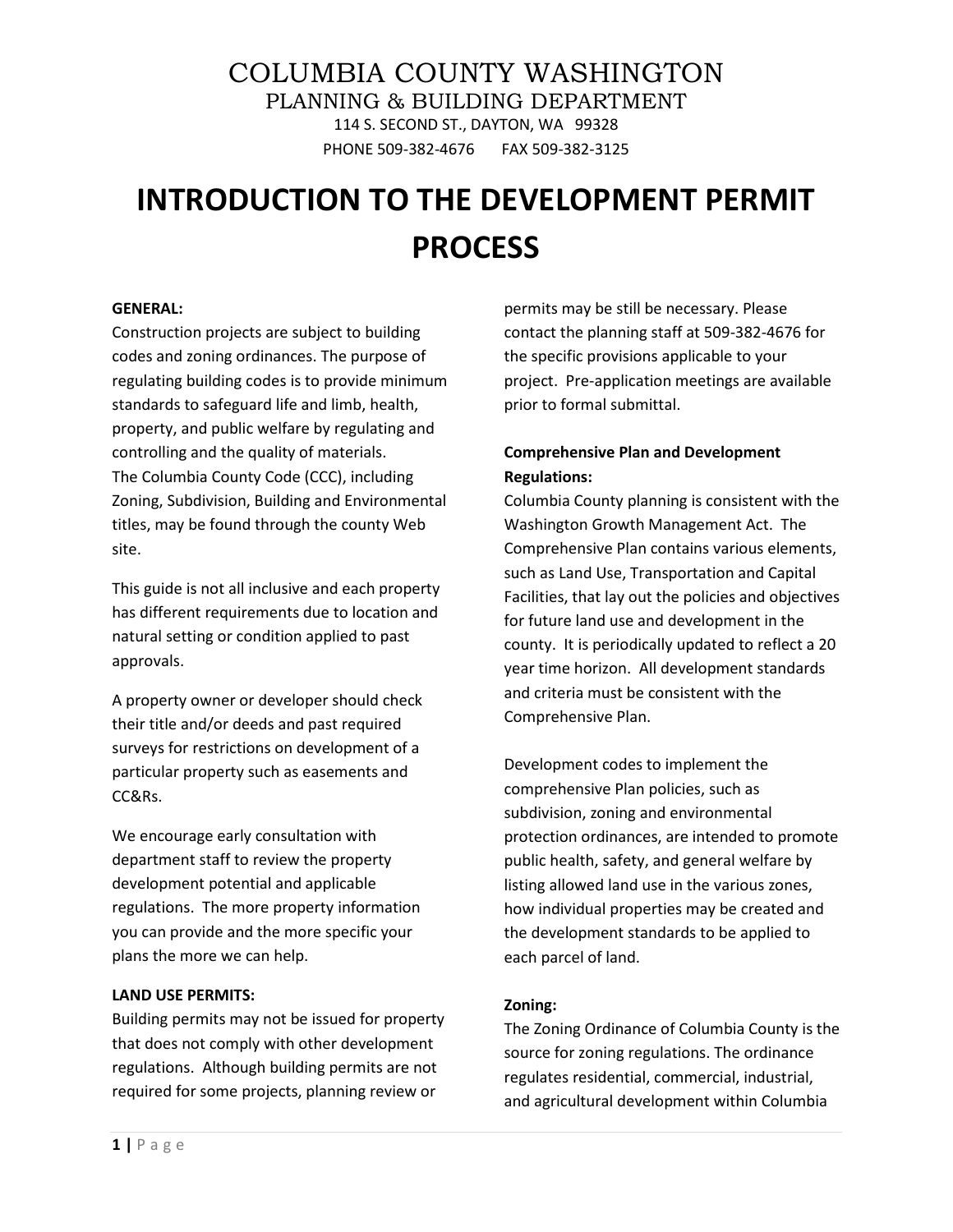### COLUMBIA COUNTY WASHINGTON PLANNING & BUILDING DEPARTMENT 114 S. SECOND ST., DAYTON, WA 99328 PHONE 509-382-4676 FAX 509-382-3125

County. In an attempt to maintain the design and character of your neighborhood, the codes impose certain regulations about where you can build on your property and how big your house may be. The codes contain provisions and limitations on proposed development, such as:

- Allowed, conditional use and accessory land uses
- Allowed density of areas and development intensity of properties.
- Minimum (or maximum) lot sizes and lot dimensions
- Building setbacks from easements and property lines
- Maximum lot coverage or floor area ratio requirements
- Height limitations of structures

#### **Subdivision:**

Since 1972 state law requires that properties may not be created by deed but rather must comply with state and local subdivision regulations. Lots are created through either minor (Short Plats) or major (Long) Subdivisions. The subdivision title of the CCC lays out the process for each type of subdivision as well as certain development criteria related to the lot configuration. In either case a final legal survey prepared by a licensed land surveyor must be recorded to legally create a lot.

Lot Lines may be adjusted or lots merged through a qualified exemption process. Building setbacks, either zoning or fire codes are measured from legal lot lines even if you own the lots on either side of a lot line.

#### **Environmental Permits:**

The most complicated and potentially the most onerous and costly regulations to comply with

are the variety of federal, state and local environmental codes and required permits. There are various types of local, state or federal environmental reviews and/or permits required for land use and development depending on the location and nature of a particular property or the type of land us proposed. These include Federal project review (NEPA) or state review (SEPA), compliance with certain federal and state permits related to endangered species or habitat such as wetlands and local permits.

### **The Governor's Office of Regulatory Assistance Central Region (509-575-2384) is a good place to enquire about federal and state regulations and required permits.**

The county is required by the state to enact and enforce local ordinances to implement state laws for the protection of the environment. These include State Environmental Protection Act (SEPA), Flood Damage Prevention Ordinance, Critical Areas Ordinance and Shoreline Master Plan. Many of the local permits require notification of federal and state agencies prior to issuance of a local permit.

#### **BUILDING PERMITS:**

#### **What work requires a permit?**

The International Building Codes adopted by the state require that prior to construction, a permit be obtained for all building, plumbing, mechanical, and electrical work, including alterations, conversions, interior remodeling work, or demolitions.

**Electrical permits are issued through the state Department of Labor & Industries at 1-800- 547-9411. Permits related to work on**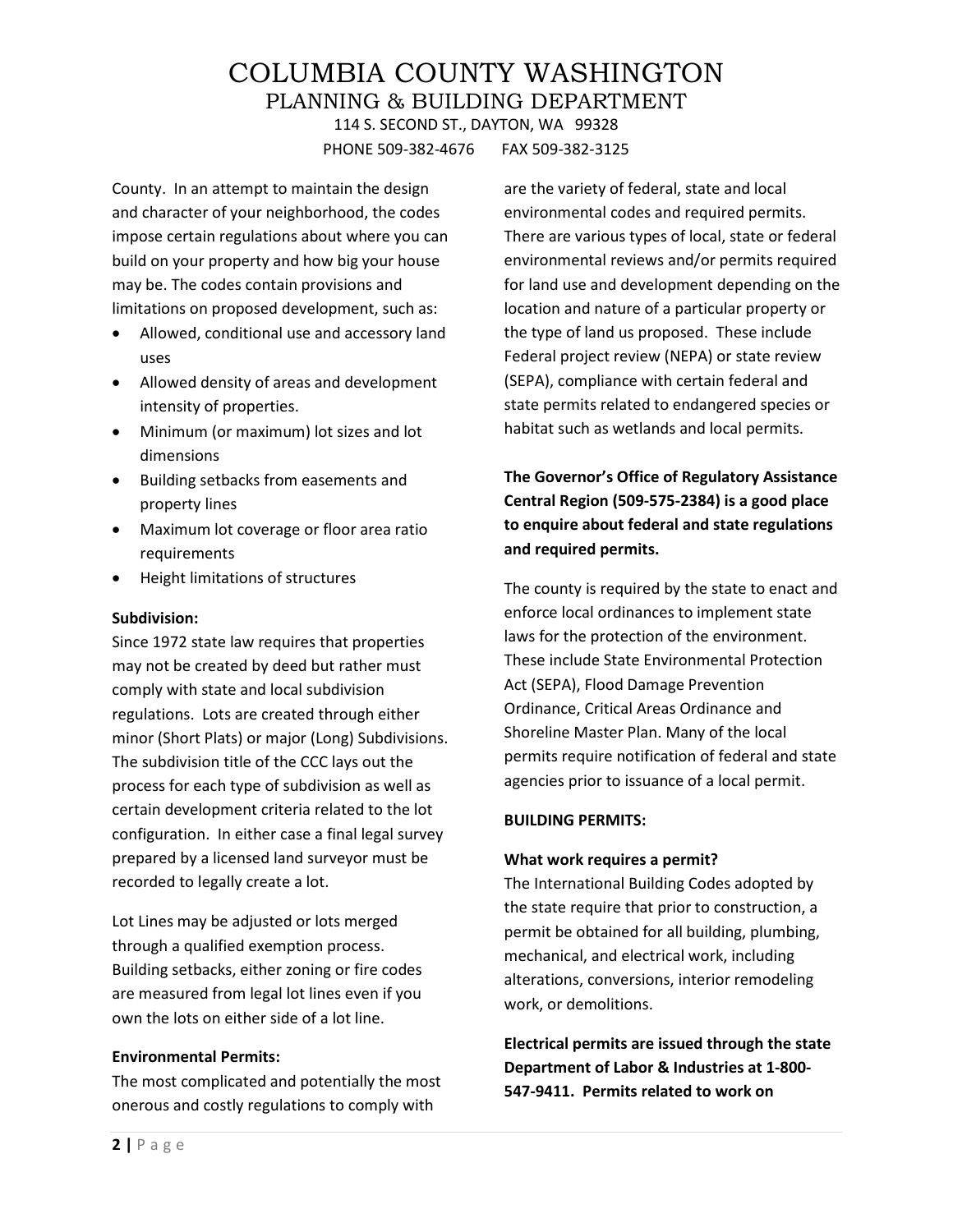PHONE 509-382-4676 FAX 509-382-3125

#### **manufactured homes are also under the authority of L&I.**

No building or structure shall be erected, constructed, enlarged, altered, repaired, moved, converted or demolished unless a construction permit has first been obtained from the Columbia County Planning and Building Department.

Large projects involving land clearance of more than one acre require permits from the Department of Ecology related to storm water management (Eastern Washington Storm water Managements guidelines) and dust control for air quality .

#### **Why get a permit?**

There are several advantages to doing home improvement projects with a building permit. The primary one is that getting a permit brings you the services of the building inspector. The inspector approves each phase of the construction process, checking to see that work is done safely and properly. Inspectors also can advise you on how to proceed if you get stuck. Secondly, there are legal and financial liabilities that you face when you do not get a permit. Work without a permit is illegal and could pose serious complications for you when you try to sell your house. If there is a fire in your house, your insurance company may use the illegal work as an excuse not to pay on your claim.

Building without a permit may result in added cost, and even an order to stop construction until the proper permits have been obtained.

#### **Work Exempt from Permit**

A building permit shall *not* be required for the following:

- One-story detached accessory structures used as tool and storage sheds, playhouses and similar uses, provided the floor area does not exceed 120 square feet.
- Fences not ever 6 feet high.
- Retaining walls that are not over four feet high (48") measured from the bottom of footing to top of wall.
- Sidewalks and driveway paving.
- Painting, papering, tiling, carpeting, cabinets, countertops, and similar finish work.
- Prefabricated swimming pools that are less than 24 inches deep
- Swings and other playground equipment
- Window awnings supported by an exterior wall which do not protect more than 54 inches from the exterior wall and do not require additional support.

#### **Application and Fees**

A building permit application must accompany your project plans. The permit application form requires property information including the address and assessor's parcel number, applicant, property owner and contractor information. Contractors must have a current state license. A home owner may act as their own general contractor but all sub-contractors must be licensed.

Building permit fees are payable when the permit is ready to issue. A plan check fee may be required for larger projects. The fees are based on the valuation of the work proposed, computed on the cost per square foot for the type of construction intended.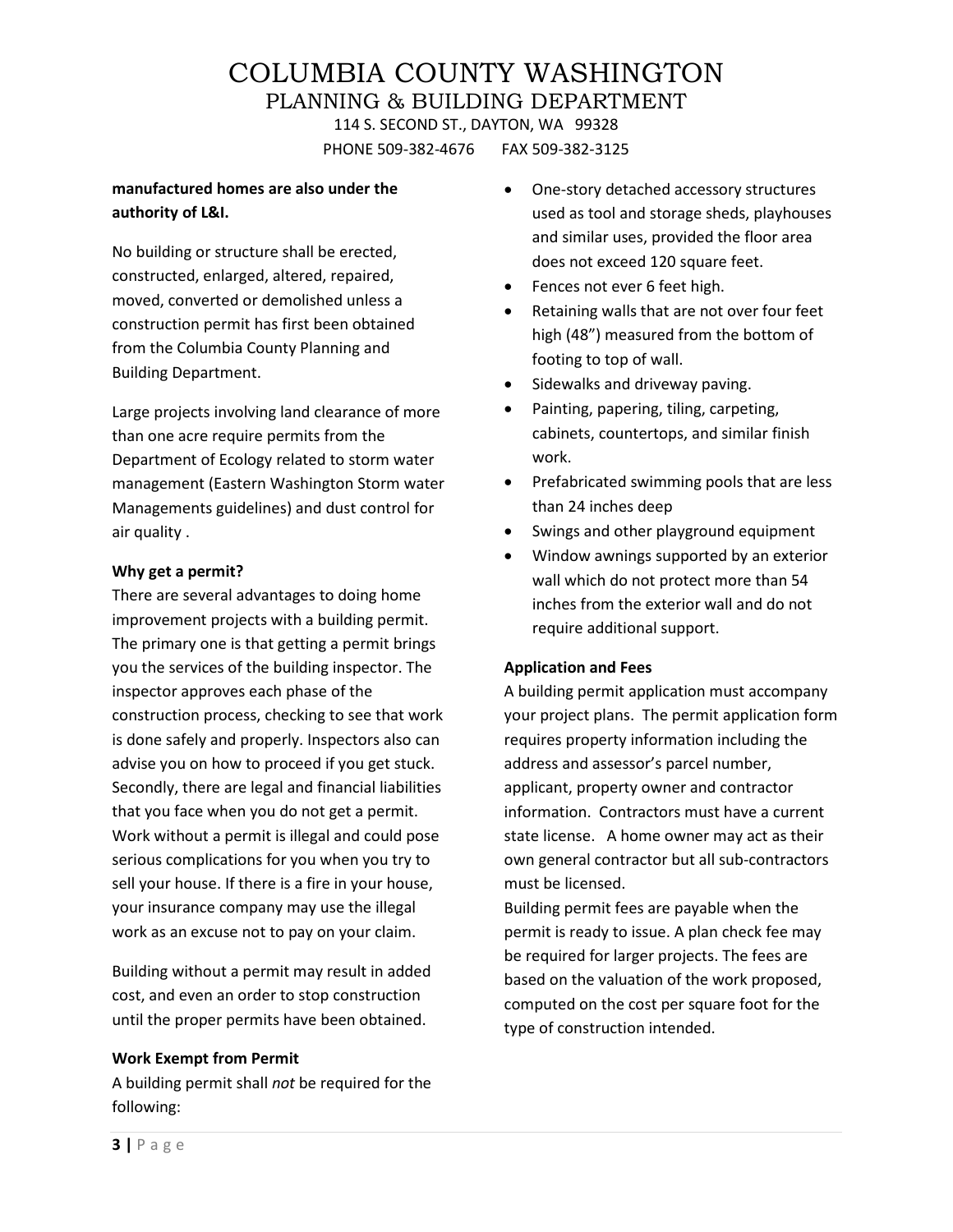PHONE 509-382-4676 FAX 509-382-3125

#### **Plan Preparation**

Proper preparation of plans is the key to a successful project. It is also the key to obtaining a permit without unnecessary delays. Make certain that your plans clearly indicate **what** you are going to do, **where** you are going to do it, and **how** you propose to do it.

If you are doing a simple project, you may be able to do all the drawings yourself. A project that involves no new construction may need only one or two drawings, called floor plans, showing the house as it is now and what it will look like when you are all through. For construction outside the existing walls of your home (a room addition), you will need several drawings (foundation plan, structural sections, exterior elevation) in addition to the floor plans and site plans.

#### **Submittal Requirements**

A completed building permit application, with site plan and two complete sets of construction plans/working drawings must include the following:

 $\checkmark$  A site plan that accurately describes the dimensions of the property, location of all existing and proposed buildings and their setbacks, adjoining roads and easements, access to the property, proposed and existing easements, location of septic tanks, drain fields, wells, power lines, etc. and unique topographical features or conditions such as flood zone and shoreline boundaries and critical areas and other information that will illustrate your proposal. The site plan can be 11" x 17" or smaller and be reproducible on a

photocopy machine. Site plans must be drawn to engineer's scale, e.g. 1" = 30ft.

- $\checkmark$  Two sets of scale drawings to illustrate proposed construction shall include:
	- o Floor plan
	- o Foundation plan
	- o Framing plan (all floors)
	- o Roof framing plan / truss specs.
	- o Exterior elevations
	- o Typical wall sections
	- o Structural engineering calculations, when required by the building official

Some projects require approval from other agencies prior to permit issuance, e.g. the Health Department for septic systems and Public Works, for road access permits and addressing. The approval of plans and issuance of permits is not to be construed as permission to build contrary to the state building codes or county codes and ordinances, even though a violation may have been overlooked when the plans were checked. Over-the-counter issuance may be performed on minor projects such as reroofs, siding, mechanical and plumbing permits.

#### **Changes to plans**

Changes in plans arising after plans have been checked and approved require approval by the building inspector. This may be done over-thecounter or may require re-submission of revised plans, depending on the complexity of the changes. Additional fees may be assessed for changes that result in increases in square footage or additional or additional plan review. Minor changes or additions may be approved without plan revision at the discretion of the building inspector.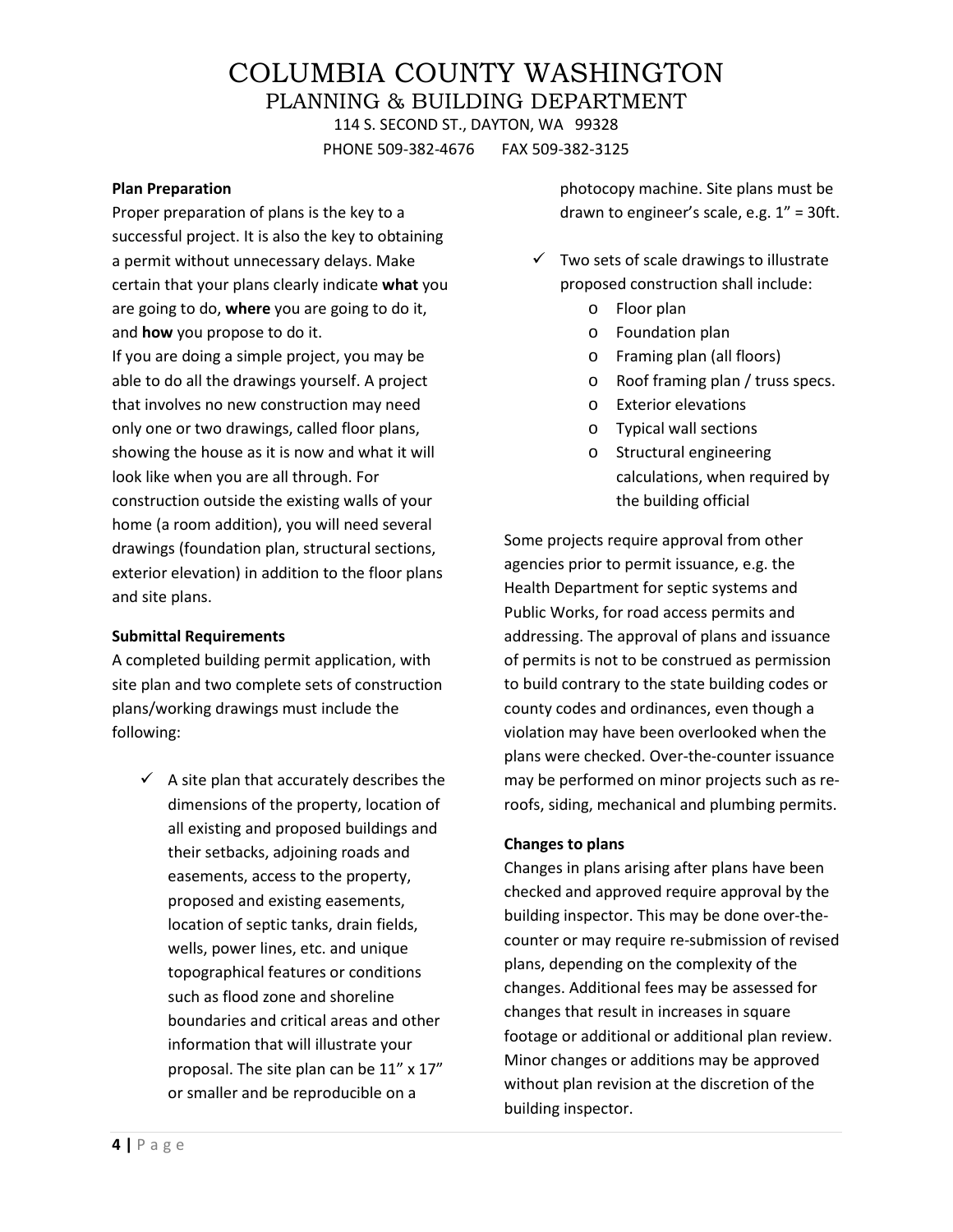PHONE 509-382-4676 FAX 509-382-3125

#### **Permit issuance**

Building permit fees are paid at the time of permit issuance. When your building permit is issued, you will receive a copy of your approved plans and an inspection record card. The plans and inspection record card must be available for the inspector's use when he performs an inspection.

Building Permits are valid for 180 days and may be extended for another 180 days by the Building Official. If work does not commence prior to expiration and new permit must be issued. For a permit to remain valid after the expiration date work must continue on the project with regular inspections.

#### **Inspection stages**

County building regulations require that certain inspections be made before concealment. As you complete particular sections of your construction, e.g. the plumbing, you must call and request an inspection before proceeding to the next phase of building.

Typical inspections stages are as follows:

- 1. **Footing / Foundation** when forms are in place and prior to placement of concrete for footings. (Blocking for a manufactured home is required to be inspected prior to the installation of skirting.)
- 2. **Plumbing** after rough-in, before covering, and final.
- 3. **Mechanical** rough-in of piping, before covering, metal chimneys before concealment and final.
- 4. **Under Floor / Under Slab** after all in slab or under floor accessories or equipment is in place, and before concrete of floor sheathing is in place.
- 5. **Framing**  after all framing, bracing and blocking are in place, prior to concealing, and after all plumbing, mechanical, etc., are installed.
- 6. **Insulation** when insulating is in place with vapor barrier installed.
- 7. **Sheetrock** after all lathing and gypsum board is in place, but before plastering or joint taping.
- 8. **Final** when complete and prior to occupancy and / or use.

#### **The inspections process**

When an inspection is requested, the following information must be provided:

- The owner's name The permit number (shown on your inspection record card)
- The site address The type of inspection
- A telephone number and contact person

Inspections may be requested in-person or by telephone by calling the Planning Department @ 509-382-4676. Inspections must be requested 24 hours in advance.

Upon inspection, the plans must be available for the inspector to make comparisons with the work performed and the approved plans. The inspection record card must also be accessible for his signature.

If there are corrections to be made before approval, the inspector will leave an "inspection notice" outlining briefly the items to be completed before approval. When corrections have been accomplished, a re-inspection should be scheduled.

When the inspector comes out to look over what you have just completed, be prepared to ask questions about your next phase of construction. That way you can avoid any problems with your next inspection.